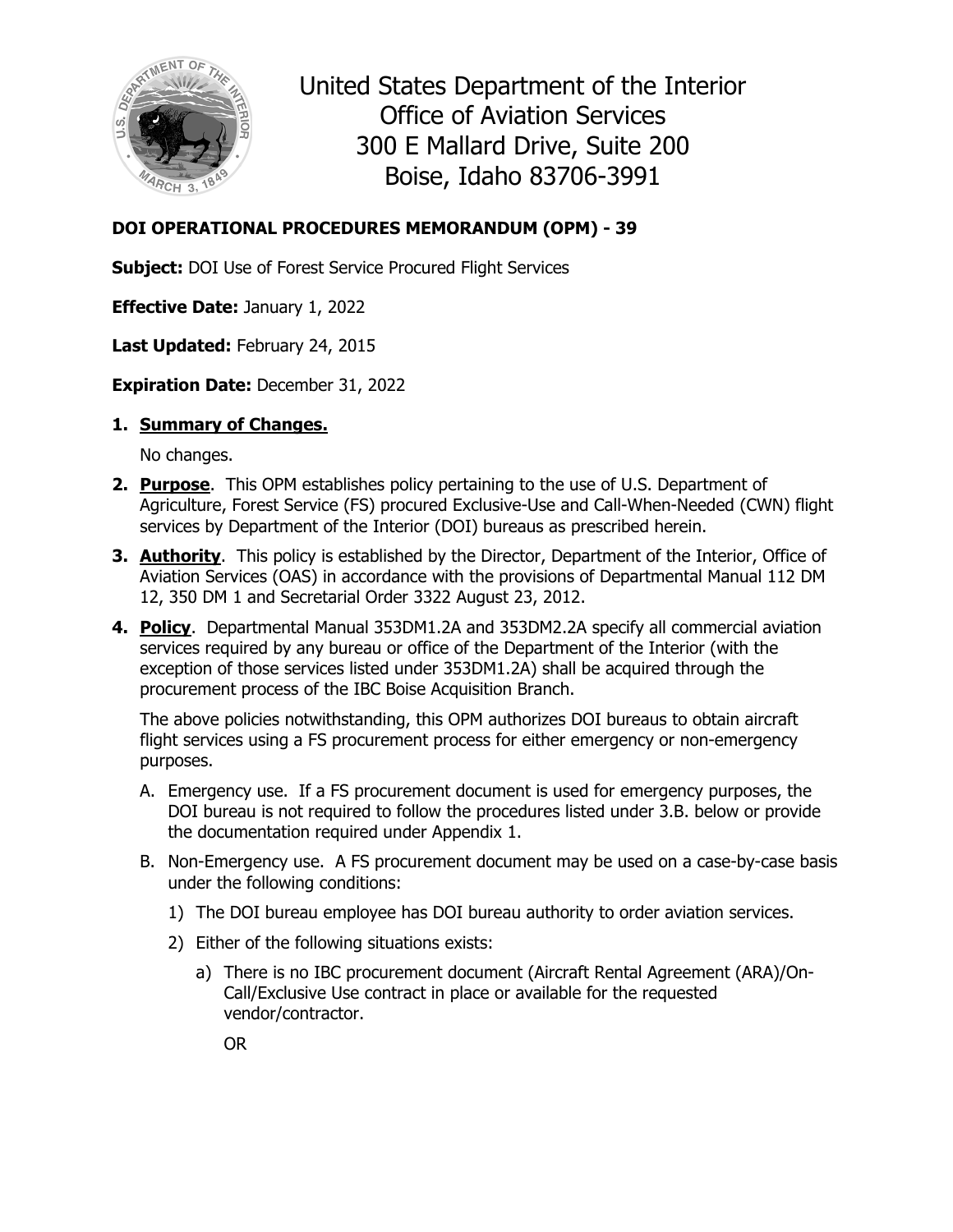- b) There is an IBC procurement in place with another contractor; however, the DOI bureau may determine and document that it is advantageous, considering cost and other factors, to use a FS procurement document in lieu of an IBC procurement document.
- 3) There is a proper and formal FS procurement document in place prior to the use of aircraft flight services by the DOI bureau.
- 4) The cognizant FS Contracting Officer concurs in the DOI use of the FS contract.
- **5. Limitations**. This OPM is not intended to amend or supersede current, on-going, or future DOI flight service requirements that bureaus have or intend to have that are procured by IBC Boise Acquisition Branch as prescribed by DM policy. This OPM will not affect DOI/FS shared flight services of the same vendor/contractor that both agencies utilize under respective IBC/FS procurement documents (i.e., CWN, medium and heavy helicopters.)
- **6. Procedures**.For non-emergency procurements, the ordering DOI bureau will complete Appendix 1, Process Checklist - Use of FS Procured Aircraft, ensuring that all required elements described below have been completed.
	- A. Document the basis for any decision under 3.B.2)b. above to use a FS procurement to acquire aviation services in lieu of an IBC ARA or Exclusive Use contract.
	- B. Confirm a proper FS procurement document is in place and the method of payment by the DOI bureau with the FS. FS will make payment to the vendor/contractor for the services received in accordance with the FS procurement document.
	- C. Obtain approval from the FS procurement office Contracting Officer prior to use of the FS aviation services
	- D. Confirm with the FS that the aircraft and pilot have been inspected and subsequently approved for the intended special use mission/operation. If not approved for the intended special use mission, the DOI bureau shall contact the appropriate OAS Regional Office for further consideration of the vendor/contractor.
	- E. Disputes between the aviation vendor/contractor and the DOI bureau will be adjudicated by the FS Contracting Officer and the DOI bureau will be responsible for any resultant financial obligation of the Government.

### **7. Bureau Responsibilities**.

- A. Prior to Flight:
	- 1) Complete and retain the documentation required above.
	- 2) Immediately prior to any flight, the DOI bureau user(s) shall verify that the FS approved pilot and aircraft have a current interagency qualification card in their possession identifying approval for the specific mission/operation.
- B. After the Flight:
	- 1) Verify services received by completing an original FS payment document, Flight Use Report form(s) FS-6500-122 and return to the vendor/contractor pilot or their representative. Retain a copy of the FS-6500-122 form(s) for inclusion with the documentation data listed above.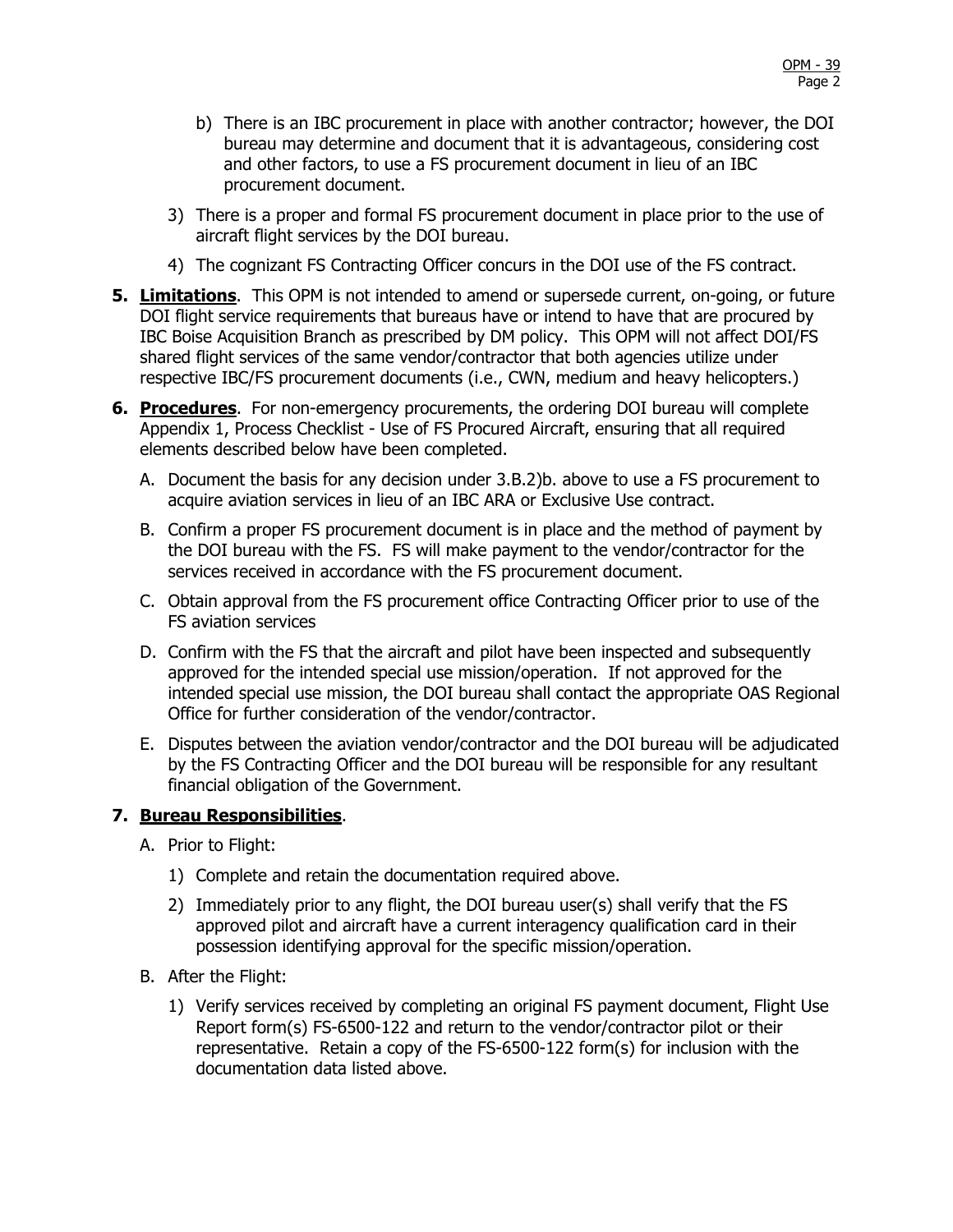- 2) Report use of the FS flight services to the OAS Accountant via a copy of the FS-6500-122 document(s) clearly noting "Not for Payment Purposes."
- 3) Attach a copy of the Process Checklist Use of FS Procured Aircraft, with the FS-6500-122(s) submitted to OAS Accountant.
- **8. General.** Bureau aviation users are encouraged to seek advice and assistance from the appropriate OAS Regional Office when the authority in this OPM is being considered.



Digitally signed by MARK BATHRICK Date: 2021.11.18 10:24:48 -05'00'

Mark L. Bathrick Director, Office of Aviation Services

Attachments: Appendix 1: Process Checklist - Use of FS Procured Aircraft